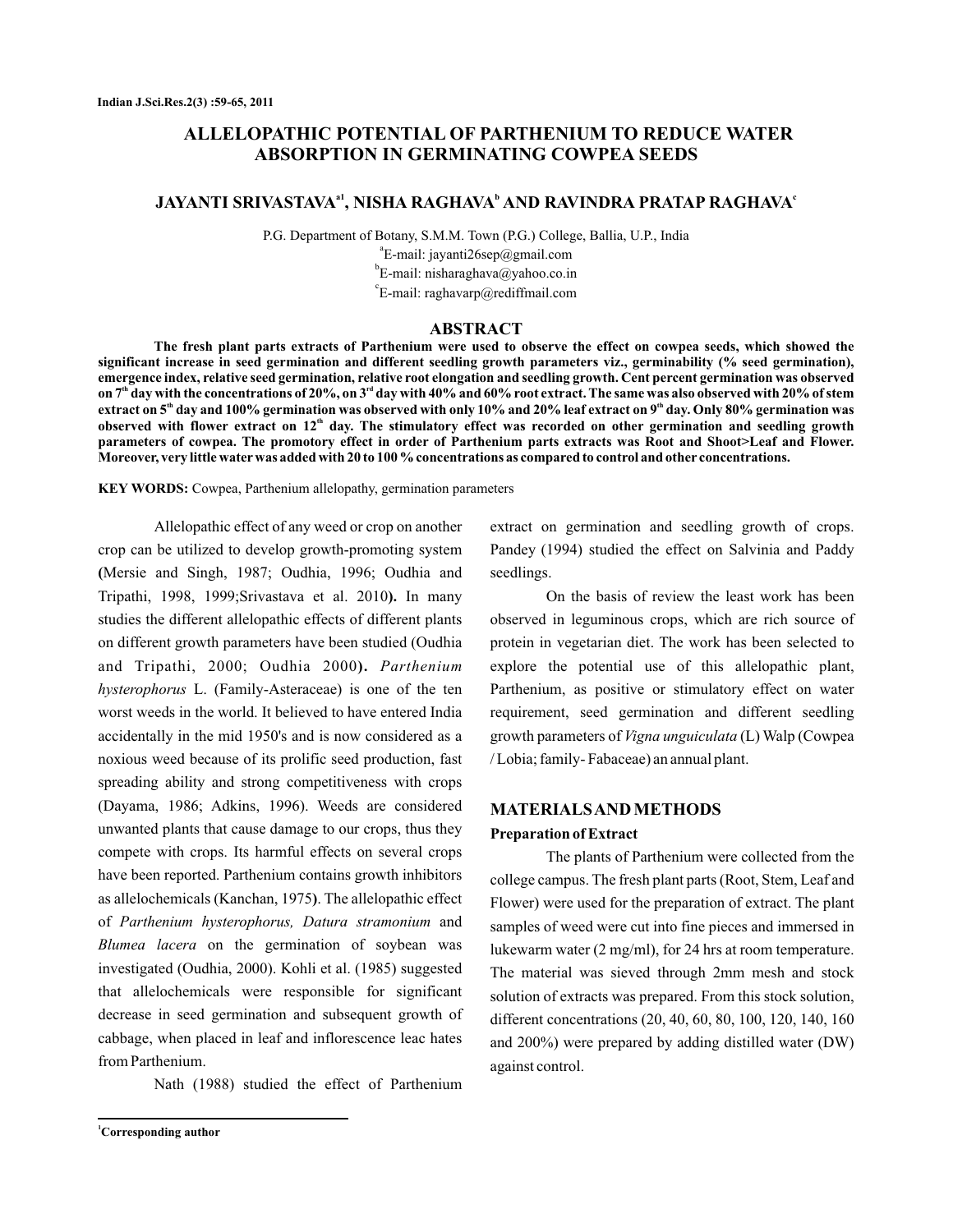#### **Culture Technique**

Seeds of cowpea were kept in 2.5 inch diameter Petridishes under room temperature (15-30 $\degree$ C) in the month Feb. 2007,2008,2009. Before soaking, the seeds were surface sterilized with  $0.1\%$  HgCl<sub>2</sub> 10 seeds are socked in different concentrations of extracts for 2 hrs and transferred to Petridishes with 3 layers of extract-wet filter paper. DW was used for control.

### **Parameters Recorded**

The observations were recorded at  $3<sup>rd</sup>$ ,  $5<sup>th</sup>$ ,  $7<sup>th</sup>$ ,  $9<sup>th</sup>$ , and  $11<sup>th</sup>$  days after soaking (DAS). Germination and seedling growth parameters were determined according to following formulae at final days of observation. The data is subjected to statistical analysis of variance subjected to randomized block design as described by Panse and Sukhatme (1985).

### **A. Germinability (G%)**

**G%= (** Total No. of Seeds Germinated /Total No. of Seeds Sown) X 100

**B. Emergence Index (EI)** was calculated by the formula of by Baskin (1969).

 $EI = (n1/dn1) + (n2/dn2) + (n3/dn3)$ ………. (nx/dnx) where  $n = No$ . of seeds emerged on the day  $1^{st}$ ,  $2^{nd}$ ,  $3^{rd}$ , ...... n<sup>th</sup> day.

 $dn = No$ . of days from the day of sowing.

dnx = No. of days to the final count.

## **C. Relative Seed Germination (RSG)**

**RSG = (** No. of seeds germinated in the extract / No. of seeds germinated in the control) x100

### **D. Relative Root Elongation (RRE)**

**RRE =(** Mean root elongation in the extract / Mean root elongation in the control) x100

### **E. Seedling Growth (SG)**

**SG =** Total seedling growth length (cm)/ No. of germinated seeds

### **RESULTSAND DISCUSSION**

The observations revealed that all the concentrations initiate early germination except 200% of RE (Table-1). On  $3<sup>rd</sup>$  DAS, 100% emergence was recorded with 40 and 60% RE (Root Extract), 20% SE (Stem Extract), LE (Leaf Extract) and FE (Flower Extract) as compared to the control, where 80% emergence was recorded till  $9<sup>th</sup> DAS$  (Table-3). RE with 20% concentration showed maximum germination till  $7<sup>th</sup>$  DAS, whereas, 40 to 100% of SE recorded maximum germination by  $3<sup>rd</sup> DAS$ , 40 to 200 % concentrations of LE completed germination by  $5<sup>th</sup>$ DAS and all the concentrations of FE by  $3<sup>rd</sup>$  DAS. Overall, the extracts above 100% concentrations reduced and delayed the germination.

After the initiation of germination the growing seedlings required the addition of water from  $5<sup>th</sup>$  DAS with different extracts (SE, LE and FE), while RE required water from  $7<sup>th</sup>$  DAS (Table-2). In control sets water was added every alternate day from  $7<sup>th</sup>$  DAS and in total 26 ml of water was added. There was a significant reduction (50.0%) in the water addition with 20 to 60% of RE, while 80 and 100% of RE showed 46.15% reduction in water. With 20 to 60% of SE water was added twice only i.e. on  $5<sup>th</sup>$  and  $9<sup>th</sup>$  DAS only and reduced water consumption by 53.84% with 20 % of SE and 50.0% with 40 and 60% of SE, over control, while the G% was more than that of control. On the other hand, 80% of SE reduced water by 57,69% and G% was equal to that of control i.e. 80%. Almost, with all the concentrations of LE water was added either 3 or 4 times i.e.  $7<sup>th</sup>$  to 11<sup>th</sup> DAS or  $5<sup>th</sup>$ to  $11<sup>th</sup>$  DAS (every alternate day). Overall, 53.84% water reduction with 20% of LE and 61.53% with 40 and 60% of LE was observed (Table-2). FE with 20% and 40% concentrations showed 38.46% and 61.53% reduction, respectively, in water requirement, over control. Other higher concentrations also significantly reduced water addition, but followed by reduction in  $G%$  (Table-2 & 3). The lower concentrations were stimulatory and require less water for seed germination and seedling growth.

The G% 100 % was recorded under 20 %, 40% and 60 % of RE and SE (Table-3), while, with LE and FE 100% germination was recorded only with 40% of concentration as compared to control (80%). In higher concentration the G % was reduced significantly. The maximum RRE was recorded with 60% of RE (233.01), SE (117.34), and LE (341.33), while in FE the maximum RRE was recorded with 80% concentration (107.33). Similarly, the lower concentrations 20 to 60% RE and SE showed maximum RSG (150). On the other hand, 20 to 100% LE showed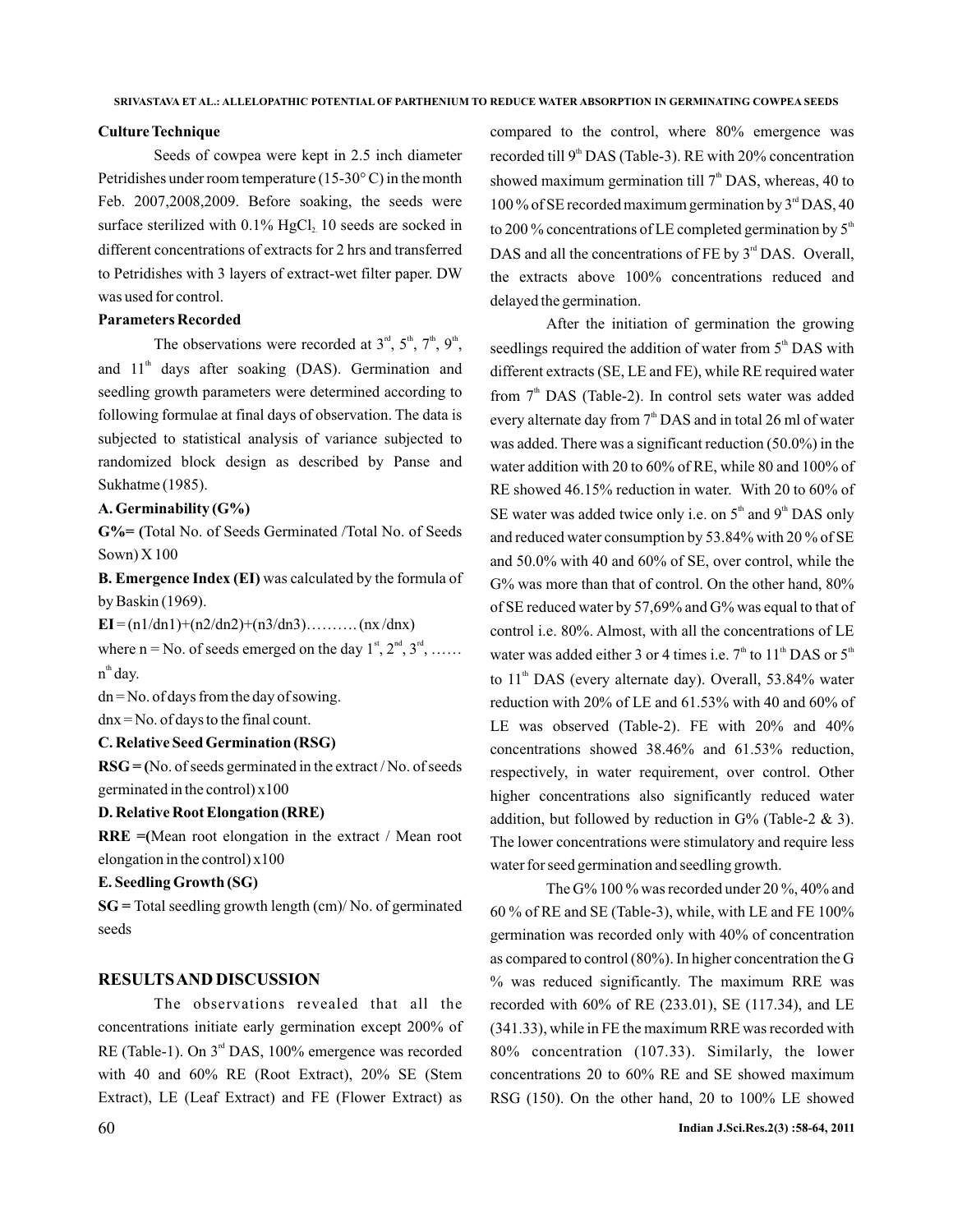maximum RSG (125) and only 20% FE showed maximum RSG (150). Overall, higher concentrations, 100% or >100% of SE, LE and FE reduced RRE and RSG. The observation on SG showed that it is increased with lower concentrations of all treatments, while in higher concentration reduction was recorded. The maximum SG (cm) was recorded with 60% of RE (18.22), 80 % of SE (17.00) and LE (22.13) and 60 % of FE (16.99) as compared to control (9.33). The EI was maximum with 40% of RE and 20% of SE i.e. 5.59 to 4.48, while, 40% LE and FE showed maximum EI i.e. 3.92 and 2.94 respectively, as compared to control (1.49).

The present investigations indicated that the different extracts from four parts of P. hysterophorus stimulate the cowpea seed germination and seedling growth parameters with lower concentrations (20 to 80%) only, while higher concentrations reduced them. Our results are similar with the findings of Sukhada et al. (1979) who studied stimulatory effect on bajra ( *Pennisetum typhoideum* Rich CV. 'H.B.I'). Oudhia et al. (1997 a, b) studied the allelopathic effect of Parthenium on germination of linseed and chickpea. They noticed stimulatory effect of Parthenium on  $5<sup>th</sup>$  and  $7<sup>th</sup>$  day. The stem and root residue supported growth of Lagenaria siceraria at lower doses and was inhibitory at higher dose (>30%). The study showed that *L. siceraria* is more sensitive to allelochemicals released by flower and leaf parts as compared of root and shoot of Parthenium into aqueous medium (Singh et al *.,* 2008; Singh, 2010). These studies are contrary with the findings of Pandey (1994).

It is mainly due to allelochemicals; germacrene D, geranial, Oct-len-3-ol, fumaric acid accumulates in the stems and leaves (Mall and Dagar, 1997; Chandra et al., 1998) and p-Anisic, p-hydroxy-benzoic and vanillic acid in the root (Towers et al., 1977). All these chemicals are present in different parts of Parthenium showed stimulation at lower concentrations. Fumaric acid is used to lower the pH (make something more acidic); this may help antimicrobial agents to work better. While, p-Anisic and Benzoic acids are also present which are further used as solvents, additive and penetrating agents. Vanillic acid might be used as stimulating agent. Allelochemical may alter the rate at which ions are absorbed by plants (Towers et al., 1977) and may act as stimulator. The inhibitory property of Parthenium is due to the presence of chemicals like pcoumaric and caffeic acids (Narwal, 1994). Earlier phytotoxicity of sesquiterpene lactones (from Parthenium) was studied (Pandey, 1996).

This experiment clearly indicate that seed germination and seedling growth parameters were enhanced with lower concentrations of different parts of Parthenium extracts as RE>SE>LE>FE. Thus, it is clear that different parts of weed have different allelopathic potential. Above all, the reduction in water requirement with low concentrations of Parthenium aqueous extracts suggest that strategies should be made for utilizing allelopathy as an aid in crop production including both avoidance and application protocols. There are immediate opportunities for management of weed and crop residues and minimize crop losses from allelopathy and also to use allelopathic crops for sustainable agriculture. Allelopathicenvironmental interactions must be considered in efforts to benefit from allelopathy. Allelochemicals may also be adapted at farmers level to yield stimulants or environmentally sound plant growth regulators to overcome water scarcity.

Table 1: Maximum %germination of seeds on days after soaking under extracts of different parts of Parthenium (Each value is an average of three replicates)

| <b>Treatments</b> | <b>RE</b>           | SE                         | LE                  | FE                         |
|-------------------|---------------------|----------------------------|---------------------|----------------------------|
| <b>CON</b>        | q <sup>th</sup>     | 9 <sup>th</sup>            | 9 <sup>th</sup>     | 9 <sup>th</sup>            |
| 20%               | 7 <sup>th</sup>     | $3^{rd}$                   | $3^{\overline{rd}}$ | $3^{\text{rd}}$            |
| 40%               | $3^{rd}$            | $3^{\overline{rd}}$        | 5 <sup>th</sup>     | $3^{rd}$                   |
| 60%               | 3 <sup>rd</sup>     | 3 <sup>rd</sup>            | 5 <sup>th</sup>     | $3^{\text{rd}}$            |
| 80%               | $3^{\text{rd}}$     | $3^{\rm rd}$               | 5 <sup>th</sup>     | $3^{\text{rd}}$            |
| 100%              | 7 <sup>th</sup>     | $3^{\overline{\text{rd}}}$ | 5 <sup>th</sup>     | $3^{\overline{\text{rd}}}$ |
| 120%              | $3^{\overline{rd}}$ | 5 <sup>th</sup>            | 5 <sup>th</sup>     | $3^{\rm rd}$               |
| 140%              | 5 <sup>th</sup>     | $3^{\overline{\text{rd}}}$ | 5 <sup>th</sup>     | $3^{\overline{rd}}$        |
| 160%              | 5 <sup>th</sup>     | $3^{\overline{\text{rd}}}$ | 5 <sup>th</sup>     | $3^{\rm rd}$               |
| 200%              | 9 <sup>th</sup>     | $3^{\overline{\text{rd}}}$ | 5 <sup>th</sup>     | 5 <sup>th</sup>            |

RE: Root Extract; SE: Stem Extract; LE: Leaf Extract; FE: Flower Extract.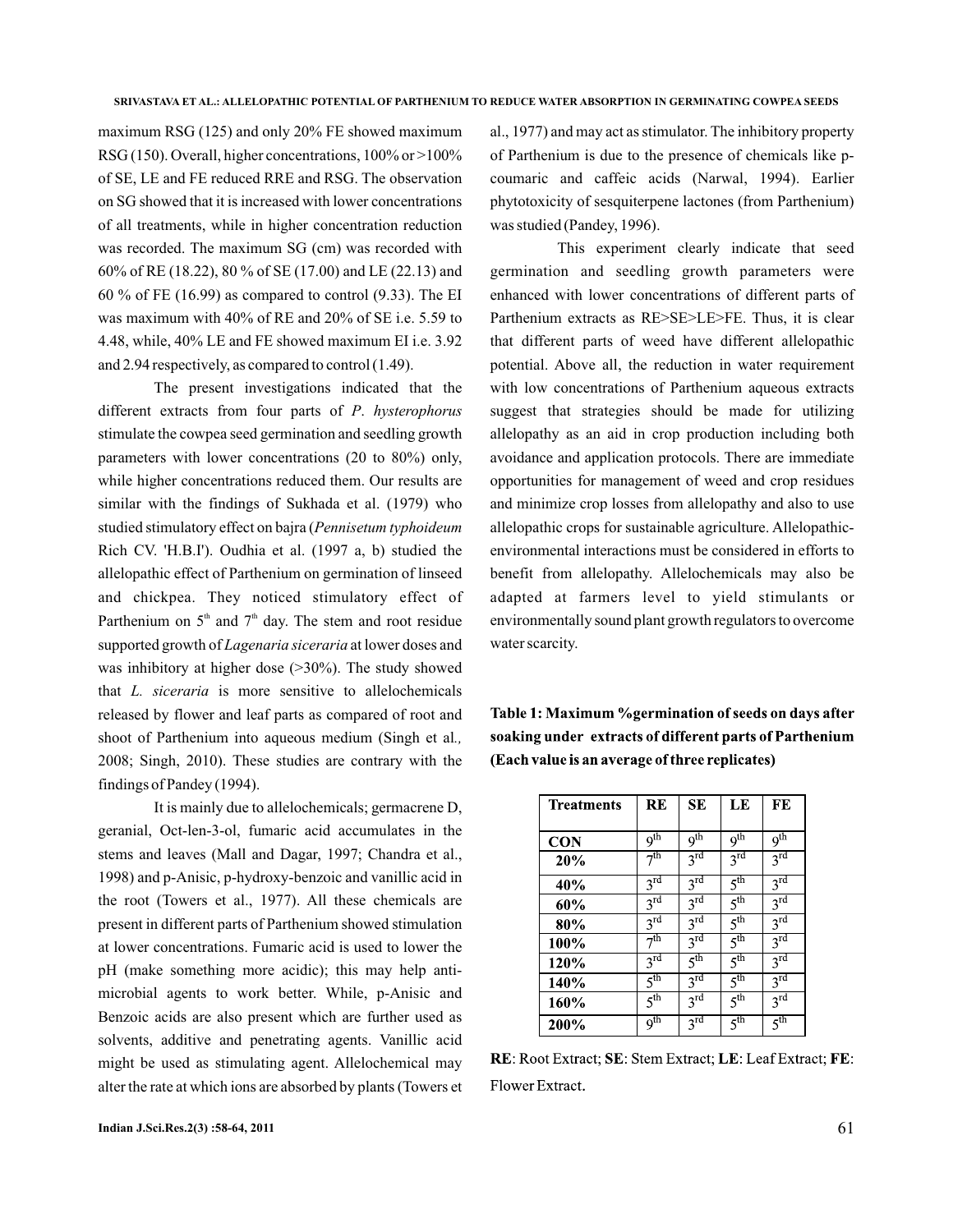SRIVASTAVA ET AL.: ALLELOPATHIC POTENTIAL OF PARTHENIUM TO REDUCE WATER ABSORPTION IN GERMINATING COWPEA SEEDS

# Table 2: Effect of different parts of Parthenium extracts on Water addition (ml) to the growing seedlings of cowpea (Each value is an average of three replicates)

| Days of                 | $3rd$ day                | $5th$ day                | $7th$ day               | $9th$ day               | $11th$ day              | <b>Total</b>    |
|-------------------------|--------------------------|--------------------------|-------------------------|-------------------------|-------------------------|-----------------|
| <b>Soaking</b>          |                          |                          |                         |                         |                         |                 |
| RE                      |                          |                          |                         |                         |                         |                 |
| $\overline{\text{CON}}$ | $\equiv$                 | $\equiv$                 | 6                       | 10                      | 10                      | 26              |
| 20%                     | $\frac{1}{2}$            | $\blacksquare$           | $\overline{2}$          | 6                       | $\overline{5}$          | 13              |
| 40%                     | $\frac{1}{2}$            | $\frac{1}{2}$            | $\overline{2}$          | 6                       | $\overline{5}$          | $\overline{13}$ |
| 60%                     | $\equiv$                 | $\equiv$                 | $\overline{2}$          | 6                       | $\overline{5}$          | 13              |
| $\bf 80\%$              | $\equiv$                 | $\equiv$                 | $\mathfrak{Z}$          | 6                       | $\overline{5}$          | 14              |
| 100%                    | ÷                        | $\blacksquare$           | $\overline{5}$          | $\overline{6}$          | $\overline{3}$          | $\overline{14}$ |
| 120%                    | $\blacksquare$           | $\frac{1}{2}$            | $\overline{4}$          | $\overline{4}$          | $\overline{4}$          | $\overline{12}$ |
| 140%                    | $\blacksquare$           | $\blacksquare$           | $\overline{4}$          | 3                       | 3                       | $10\,$          |
| 160%                    | $\blacksquare$           | $\blacksquare$           | $\overline{4}$          | $\overline{\mathbf{3}}$ | $\overline{\mathbf{3}}$ | $10\,$          |
| 200%                    | $\blacksquare$           | $\equiv$                 | $\overline{3}$          | $\mathbf{1}$            | $\mathbf{1}$            | $\overline{5}$  |
| SE                      |                          |                          |                         |                         |                         |                 |
| 20%                     | $\sim$                   | 5                        | $\blacksquare$          | $\overline{7}$          | $\blacksquare$          | $\overline{12}$ |
| 40%                     | $\blacksquare$           | $\overline{5}$           | ÷.                      | $\overline{8}$          | $\blacksquare$          | $\overline{13}$ |
| 60%                     | $\blacksquare$           | $\overline{5}$           | $\blacksquare$          | $\overline{8}$          | $\equiv$                | 13              |
| 80%                     | $\equiv$                 | $\overline{4}$           | $\overline{\mathbf{3}}$ | $\overline{4}$          | $\overline{a}$          | $\overline{11}$ |
| 100%                    | ÷                        | $\overline{4}$           | $\overline{3}$          | $\overline{4}$          | ÷                       | 11              |
| 120%                    | $\blacksquare$           | $\overline{\mathbf{3}}$  | $\overline{5}$          | $\overline{4}$          | $\overline{2}$          | 14              |
| 140%                    | $\blacksquare$           | $\overline{3}$           | $\overline{a}$          | $\overline{7}$          | $\overline{2}$          | $\overline{12}$ |
| 160%                    | $\blacksquare$           | $\overline{5}$           | $\equiv$                | $\overline{7}$          | $\equiv$                | $\overline{12}$ |
| 200%                    | ÷                        | $\equiv$                 | $\overline{\mathbf{3}}$ | $\overline{7}$          | $\blacksquare$          | 10              |
| LE                      |                          |                          |                         |                         |                         |                 |
| 20%                     | $\blacksquare$           | $\overline{4}$           | $\overline{2}$          | $\overline{2}$          | $\overline{4}$          | $\overline{12}$ |
| 40%                     | $\blacksquare$           | $\equiv$                 | $\overline{4}$          | $\overline{2}$          | $\overline{4}$          | $\overline{10}$ |
| 60%                     | $\equiv$                 | $\blacksquare$           | $\overline{4}$          | $\overline{2}$          | $\overline{4}$          | 10              |
| 80%                     | $\frac{1}{2}$            | $\equiv$                 | $\overline{4}$          | $\overline{5}$          | $\overline{4}$          | 13              |
| 100%                    | $\overline{\phantom{a}}$ | $\overline{\phantom{a}}$ | $\overline{4}$          | $\overline{4}$          | $\overline{2}$          | 10              |
| 120%                    | $\equiv$                 | $\overline{2}$           | $\overline{2}$          | $\overline{4}$          | $\overline{2}$          | 10              |
| 140%                    | $\equiv$                 | $\overline{4}$           | $\overline{2}$          | $\overline{2}$          | $\mathbf{1}$            | $\overline{9}$  |
| 160%                    | $\blacksquare$           | $\frac{1}{2}$            | 5                       | $\overline{2}$          | $\mathbf{1}$            | $\overline{8}$  |
| 200%                    | $\blacksquare$           | $\sim$                   | $\overline{2}$          | $\overline{5}$          | $\overline{1}$          | $\overline{8}$  |
| $\mathbf{FE}$           |                          |                          |                         |                         |                         |                 |
| 20%                     | $\overline{\phantom{a}}$ | $\overline{4}$           | $\overline{\mathbf{3}}$ | $\overline{5}$          | $\overline{4}$          | 16              |
| 40%                     | $\blacksquare$           | $\overline{2}$           | $\overline{4}$          | $\overline{4}$          | $\overline{2}$          | $\overline{12}$ |
| 60%                     | $\blacksquare$           | $\overline{2}$           | $\overline{\mathbf{4}}$ | $\overline{2}$          | $\overline{4}$          | $\overline{12}$ |
| 80%                     | $\equiv$                 | $\equiv$                 | $\overline{4}$          | $\overline{5}$          | $\overline{4}$          | 13              |
| 100%                    | $\equiv$                 | $\overline{4}$           | $\overline{4}$          | $\overline{2}$          | $\overline{2}$          | $\overline{12}$ |
| 120%                    | ÷.                       | $\overline{4}$           | $\overline{2}$          | $\overline{2}$          | $\overline{2}$          | 10              |
| 140%                    | $\blacksquare$           | $\overline{c}$           | $\sqrt{2}$              | $\overline{2}$          | $\mathbf 2$             | $\overline{8}$  |
| 160%                    | $\blacksquare$           | $\overline{2}$           | $\overline{5}$          | $\mathbf{1}$            | $\frac{1}{2}$           | $\overline{8}$  |
| 200%                    | $\overline{a}$           | L,                       | $\overline{2}$          | $\overline{5}$          | $\blacksquare$          | 14              |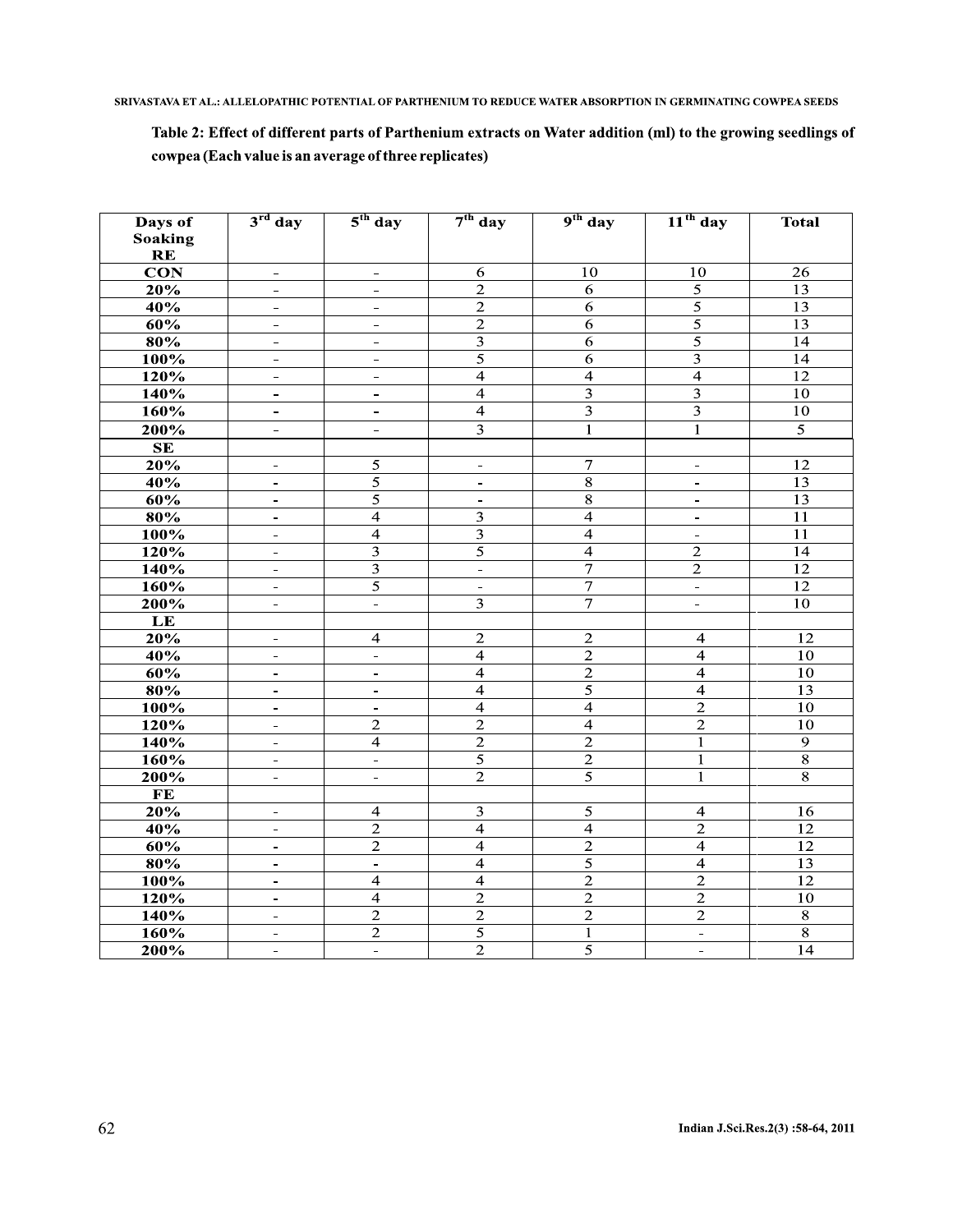| <b>Root Extract</b>    |       |            |            |           |       |            |            |           |
|------------------------|-------|------------|------------|-----------|-------|------------|------------|-----------|
| <b>Extract</b><br>$\%$ | G%    | <b>RRE</b> | <b>RSG</b> | $SG$ (cm) | G%    | <b>RRE</b> | <b>RSG</b> | $SG$ (cm) |
| <b>CON</b>             | 80    | 100.00     | 100.00     | 9.33      | 80    | 100.00     | 100.00     | 9.33      |
| $20 \frac{9}{6}$       | 100   | 178.80     | 150.00     | 11.21     | 100   | $100.0 -$  | 150.0      | 10.27     |
| $40\frac{9}{6}$        | 100   | 187.44     | 150.00     | 14.85     | $90*$ | 100.00     | 150.0      | 12.85     |
| $60\%$                 | 100   | 233.01     | 150.00     | 18.22     | $90*$ | 117.34     | 150.0      | 13.68     |
| $80\%$                 | $80*$ | 211.33     | 125.00     | 12.27     | $80*$ | 92.33      | 100.0      | 17.00     |
| $100 - %$              | $80*$ | 197.44     | 125.00     | 11.97     | $70*$ | 75.00      | 100.0      | 12.33     |
| $120\,%$               | 60    | 153.11     | 123.33     | 10.11     | 40    | 75.00      | 100.0      | $9.17*$   |
| 140 %                  | 50    | 138.90     | 123.33     | $9.93*$   | 40    | 61.11      | 50.0       | $8.68*$   |
| $160\,%$               | 50    | 66.67      | 60.00      | $9.51*$   | 30    | 47.68      | 50.0       | 4.40      |
| $200\,%$               | 40    | 66.67      | 60.00      | 8.15      | 30    | 43.31      | 50.0       | 2.58      |
| CD at 5% level         | 4.59  |            |            | 0.59      | 11.82 |            |            | 1.29      |

Table 3: Effect of different parts of Parthenium extracts on different seed germination parameters of Cowpea (Each value is an average of three replicates)

| <b>Leaf Extract</b>         |       |            |            | <b>Flower Extract</b> |       |            |            |           |
|-----------------------------|-------|------------|------------|-----------------------|-------|------------|------------|-----------|
| <b>Extract</b><br>$\%$      | G%    | <b>RRE</b> | <b>RSG</b> | $SG$ (cm)             | G%    | <b>RRE</b> | <b>RSG</b> | $SG$ (cm) |
| <b>CON</b>                  | 80    | 100.00     | 100.00     | 9.33                  | 80    | 100.00     | 100.00     | 9.33      |
| $20 \frac{9}{6}$            | 100   | $312.0 -$  | 125.00     | 16.55                 | 100   | 103.00     | 150.00     | 11.33     |
| $\frac{0}{0}$<br>40         | $80*$ | 329.00     | 125.00     | 17.33                 | $90*$ | 107.33     | 125.00     | 13.98     |
| $\frac{0}{0}$<br>60         | $80*$ | 341.33     | 125.00     | 18.85                 | $70*$ | 107.33     | 125.00     | 16.99     |
| 80<br>$\frac{0}{0}$         | $70*$ | 272.66     | 125.00     | 22.13                 | $70*$ | 133.30     | 125.00     | 13.79     |
| $100 - %$                   | 70    | 222.66     | 125.00     | 16.17                 | 60    | 103.00     | 60.00      | $11.39*$  |
| $\frac{0}{0}$<br>120        | 30    | 201.33     | 60.00      | 15.77                 | 30    | 80.00      | 60.00      | $9.49*$   |
| 140 %                       | 30    | 191.33     | 25.00      | $10.98*$              | 20    | 80.00      | 60.00      | $8.68*$   |
| 160<br>$\frac{0}{0}$        | 30    | 176.33     | 25.00      | $10.25*$              | 20    | 75.66      | 60.00      | 8.11      |
| <b>200</b><br>$\frac{6}{6}$ | 20    | 129.66     | 25.00      | $9.33*$               | 20    | 75.66      | 50.00      | 7.66      |
| CD at 5% level              | 8.76  |            |            | 1.98                  | 15.30 |            |            | 1.26      |

G% = Germinability; RRE = Relative Root Elongation; RSG= Relative Seed Germination; SG(cm) = Seedling Growth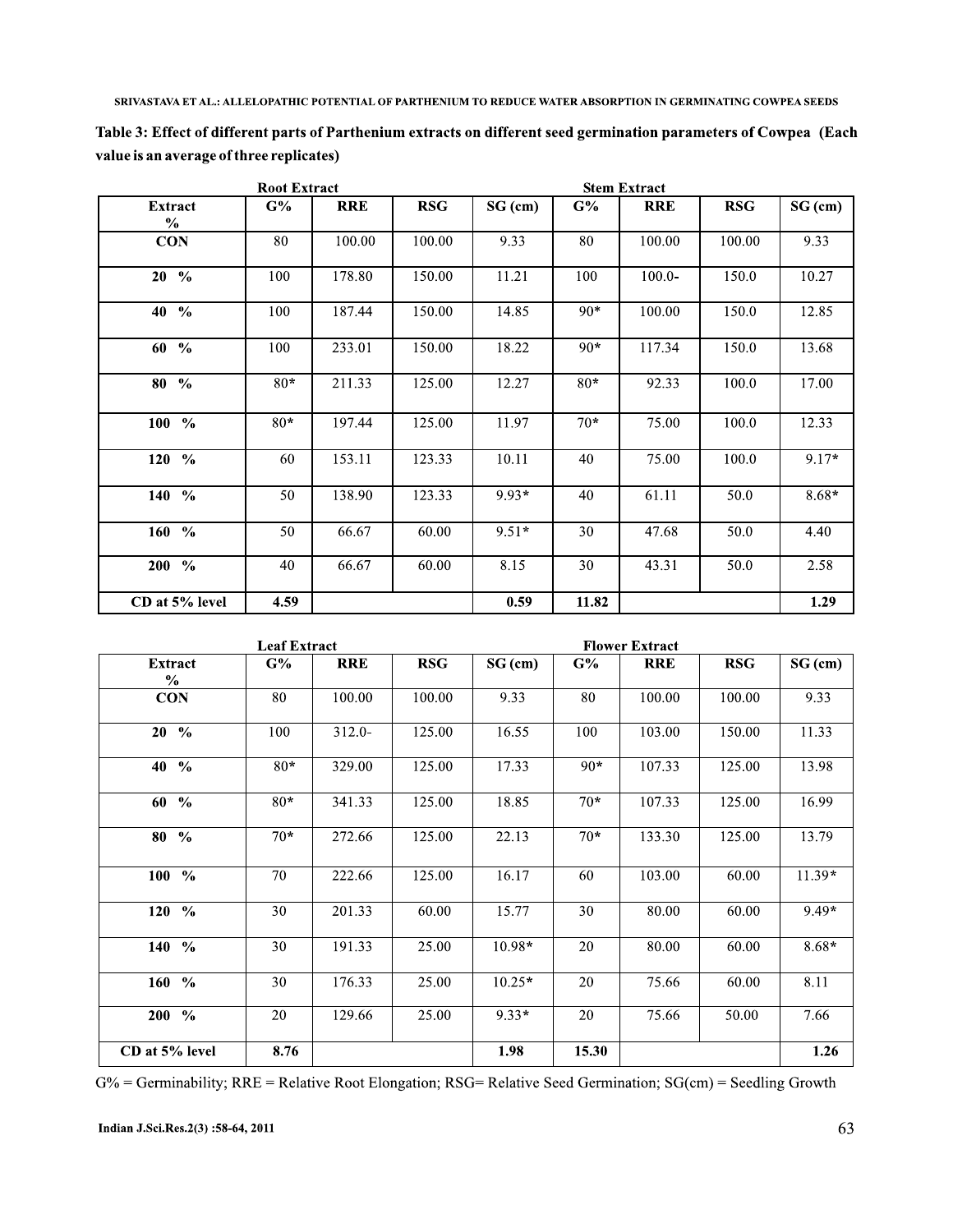



### **ACKNOWLEDGEMENT**

The author's wishes to thank the Head, Botany Department and the Principal of the college for providing necessary facilities for the research work.

## **REFERENCES**

- Adkins S.W. and Sowerby M. S., 1996. Allelopathic potential of the weed Parthenium hysterophorus L. in Australia. P, Prot. Quart., 11 (1): 20-23.
- Baskin C. C.,1969. GADA and Seedling at tests for seed quality. Proc. Seedsmaen Short Comm. Mississippi State Univ. : 59-69.
- Chandra S., Shah A.K., Prabhu Dutt B. and Kaul B.I., 1998. Essential oil composition of two weeds viz. Parthenium hysterophorus and Agrituminous sp. Under Jammu Condition. Extended Abstracts of First International Agronomy and ICAR, New Delhi: 537.
- Dayama D. P.,1986. Allelopathic potential of *Parthenium* hysterophorus Linn, on growth, nodulation and nitrogen content of *Leucaena leucocephala.* Leucaena Research & Reports, 7:36-37.
- Kanchan, S.D., 1975. Growth inhibitors from *Parthenium hysterophorus* Linn. Curr. Sci., 44: 358-359.
- Kohli R.K., Kumari A. and Saxena D.B., 1985. Auto and teletoxicity of Parthenium hysterophorus L. Acta Universities Agriculture, Bruno, Czechoslovakia, : 253-263. **33**
- Mall L.P. and Dagar J. C., 1979. Effect of *Parthenium* hysterophorus extract on germination and early seedling growth of three crops. J. Indian bot. Soc., : 40-43. **58**
- Mersie W. and Singh M., 1987. Allelopathic effects of Parthenium hysterophorus extract and residue on some agronomic crops and weeds. Journal of Chemical Ecology, 13:1739-1747.
- Narwal S. S., 1994. Allelopathy in Crop Production. Scientific Publishers, Jodhpur.
- Nath R., 1988. Note in the effect of Parthenium extract on germination and seedling growth of crops. Indian J. Agriculture Sci., 51:601-603.
- Oudhia P., 1996. Allelopathic Effects of Selected Weeds on Crops. M.Sc (Ag) Thesis, Indira Gandhi, Agricultural University Raipur, India: 250.